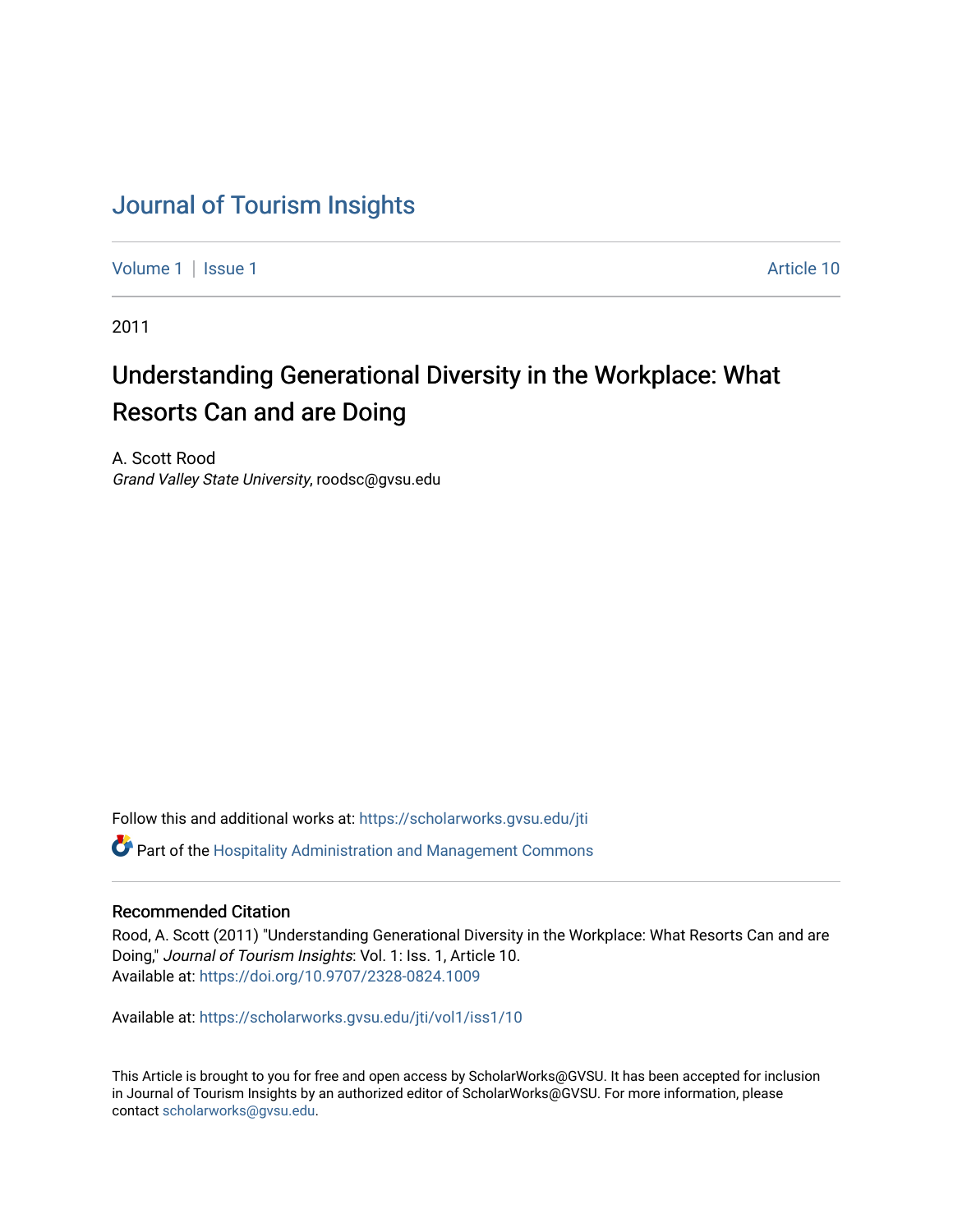# **Understanding Generational Diversity in the Workplace: What Resorts Can and are Doing**

by

A. Scott Rood, Assistant Professor, Grand Valley State University

#### **Abstract**

 The purpose of this exploratory study is to examine generational diversity issues within the resort industry in order to develop management strategies that can be employed to increase intergenerational understanding, morale and improve productivity. Data for this study were collected through a self administered questionnaire completed by resort managers. Findings suggest generational differences do exist and that managers can improve morale and productivity by understanding and incorporating these differences.

#### **Introduction**

 In recent years the hospitality and tourism workplace has become more diverse and poses more challenges for human resource managers (Chen and Choi, 2008). Misunderstandings between different generational employees is growing and problematic (Zemke et al, 1999), as there are different work values between generations (Gursoy et al, 2008; Lancaster and Stillman, 2002). Bush et al., (2008) found there are many differences between the generations, including issues of status in the workplace, need for recognition (typically by younger employees), issues of commitment to the workplace and idealism in the place of work. Patota et al., (2007) argues that misunderstandings and strife from intergenerational conflict are particularly acute in times of reorganization and downsizing, where members of different generations view each other with suspicion and antipathy as they compete for fewer and fewer jobs. Although age diversity has been included in almost one third of diversity studies (Jackson et al., 2003), little attention has been directed toward why age diversity might have an impact on employee interactions (Sessa et al., 2007). One aim of the present study is to examine age diversity issues in the resort sector of the lodging industry.

#### **Literature Review**

 Human resource concerns are consistently listed as the number one item of concern for hotel operators (Enz, 2001). Understanding generational diversity in the workplace is an important challenge to management. Studies have shown that not only do different generational groups possess unique value sets (Bogdanowicz and Bailey, 2002), but heterogeneity in age can affect

## Journal of Tourism Insight s Vol. 1 No. 1

performance ratings (Judge and Ferris, 1993), team turnover (Jackson et al., 1991), and social integration (McGuire et al., 2007). Because of differing attitudes, preferences and values, generational differences can create incongruence in the supervisor-subordinate dyad (Collins et al., 2009). Generational stress in the workplace is a growing issue.

 While in the past multiple generations worked in the same organization, they were usually separated from each other by virtue of their job descriptions and system hierarchy (Gursoy et al., 2008). With four generations now working side by side workplace problems occur due to generational differences in values, ways of working, communication, etc. (Raines, 2003). Employees from the same generation are likely to share the same work values, and these values vary from generation to generation (Gursoy et al., 2008) including views towards authority (Smola and Sutton, 2002), leadership (Sessa et al., 2007), work related goals (Crawford & Hubbard, 2008), soft knowledge situations (Busch et al., 2008) and work values themselves (Gursoy et al., 2008; Chen & Choi, 2008). Chen and Choi (2008) studied generational differences within the hospitality management context and called for future research on other types of destinations.

#### *Generational Cohort Theory*

 Interest exists in the impact of generational differences in the workplace. Kupperschmidt (2000) defines a generation as an identifiable group, which shares years of birth and hence significant life events at critical stages of development. For Mannheim (1972) a generation is a group of people of the same age in a similar social location experiencing similar social events. Work values among generations may differ and have an impact on the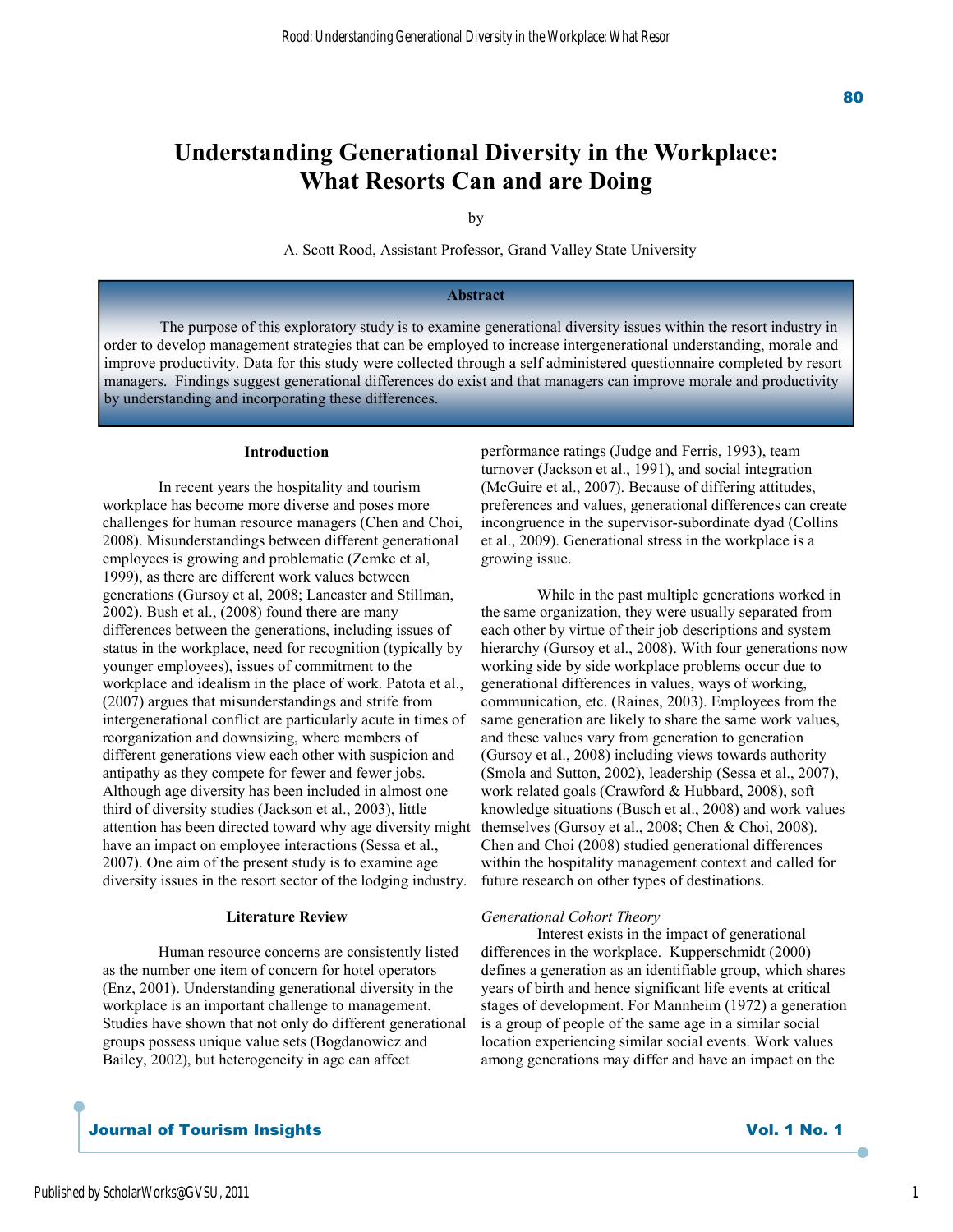workplace through their shaping of beliefs, values, goals, work attitudes, world views and attitudes toward leadership (Sessa, et al., 2007). Belonging to the same generation and specific range of similar experiences tend to distinguish one cohort from another (Crampton and Hodge, 2007; Smola and Sutton, 2002; Jurkiewicz and Brown, 1998).

 Central to the model of generational cohort theory is the premise advanced by Arsenault (2004) who argues that the misunderstanding and under-appreciation of generational differences arises from the erroneous belief that people change their values, attitudes and preferences as a function of age. He maintains that generational values and preferences are life-long effects, which remain stable over time and are resistant to change, despite social and cultural advances (McGuire et al., 2007). Generational cohort theory is highly debated in the literature. Critics of the theory offer the more traditional belief that people change, mature, and develop their values, attitudes, and preferences as a function of age (Costa and McCrae, 1999). A study by Wong, et al., (2008) suggests that generational stereotypes are not correct, most of the differences observed are better explained by age, not by generational differences. Macky et al., (2008) agree, suggesting there may be more variation among members within a generation then there is between generations. Recent work by McGuire et al., (2007) suggests intergenerational diversity is a result of group-level beliefs and values, and are observable demographic attributes. The source of intergenerational diversity lays in economic, political, and social events that impact upon individuals of

a similar age at a particular point in time (Patota et al., 2007).

 It is critical that hospitality and tourism practitioners understand generational preferences in the workplace (Amar, 2004; Arsenault, 2004; Beaver and Hutchings, 2005; Bogdanowicz and Bailey, 2002; Bova and Kroth, 1999, 2001; Garavan et al., 2002; Jorgensen, 2003; Martin, 2005; Yu and Miller, 2005). The present study focuses on the four workforce generations currently represented in the hospitality and tourism industries: Matures (1922-1943), Baby Boomers (1943-1960), Gen-Xers (1961-1980), and Millennials (1981-2000) (Table 1).

Source: Adapted from Arsenault, 2003; Zemke et al., 2000

## **Methodology**

 The intent of this study is to examine generational differences in the resort sector of the lodging industry. A literature review did not yield any published survey models or rubrics. However, in one recent study a series of focus groups examined generational similarities and differences within 50 hotels in the pacific northwest (Gursoy, et al., 2008). Data for that study were collected through a series of in-depth focus group discussions of a branded full service chain with restaurants and convention services. An equal group was selected from each generational cohort. A total of 91 employees out of 150 participated in the focus group discussions (60.7% response rate). Transcripts from each cohort were examined by the researchers to determine significant issues for each generation.

| Generations         | Birth years   | Core Values                                      | Defining Moments                                                 |
|---------------------|---------------|--------------------------------------------------|------------------------------------------------------------------|
| <b>Matures</b>      | 1922-1943     | Dedication, hard work,<br>respect for authority  | The Great Depression,<br>the Second World War,<br>Lindbergh, FDR |
| <b>Baby Boomers</b> | 1944-1960     | Optimism, personal grati-<br>fication and growth | JFK, civil rights and<br>women's movements                       |
| Generation X        | 1961-1980     | Diversity, technoliteracy,<br>fun, informality   | The Challenger incident,<br>AIDS, Rodney King                    |
| Millennials         | $1981 - 2000$ | Optimism, civic duty,<br>confidence, achievement | Terrorism, Oklahoma<br>City bombing, computers                   |

Table 1: A description of generations

## **Journal of Tourism Insights and American Service Structure of Tourism Insights** Vol. 1 No. 1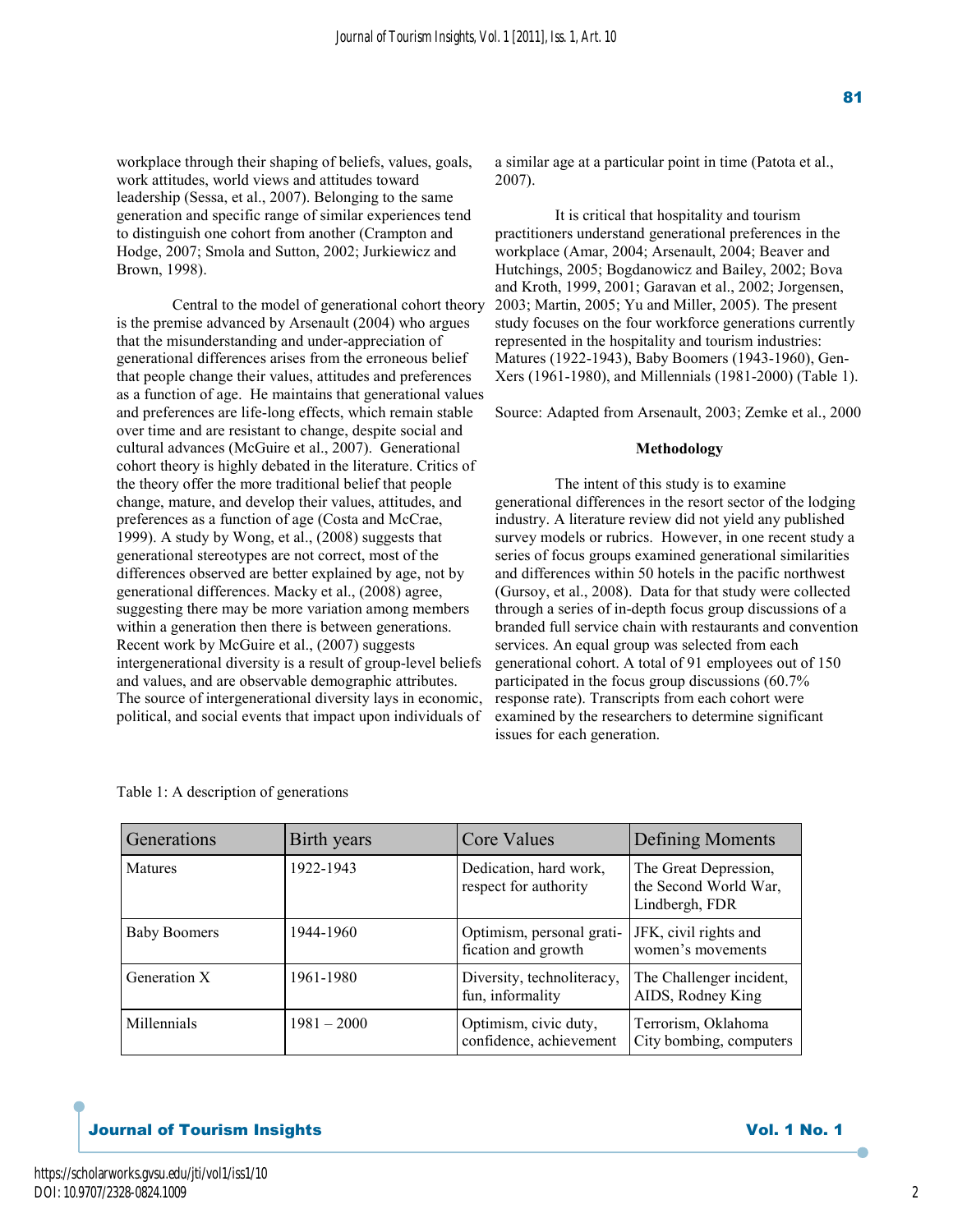For this present project, results from the Gursoy et al., (2008) study were used to create a 7 point Likert scale anchored from Strongly Disagree to Strongly Agree. Characteristic questions selected for the present survey instrument were also identified in other studies (Bush et al., 2008; Crampton and Hodge, 2007; Arsenault, 2004; Southland and Lewis, 2004; Gedde and Jackson, 2002; Haider and Loughran, 2001; Verret, 2000; DeMicco and Reid, 1988). For the present project, a preliminary survey instrument was reviewed by an expert panel and piloted twice before being used. The revised survey was administered in the summer of 2009.

#### *Step 1*

 A Zoomerang survey link (and two reminders) was sent to resort members of the "Resort and Commercial Recreation Association." This generated approximately 85 completed surveys. The database was enlarged by sending personalized request letters sent via first class to resort General Managers identified by two expert books ("The 100 top resorts in the United States" and "North America's respectful of rules and regulations. They believe in a hard top 100 family resorts"). The mailings were followed up with phone calls asking the General Managers to encourage their departmental managers to complete the on -line survey.

#### *Step 2*

 The fully completed usable sample consists of 343 self-selected resort managers, from all departments, with various levels of tenure with their current organizations. All participants surveyed were at least 18 years of age. Managers from 43 USA resorts participated.

#### **Findings**

 The survey was predominately completed by Generation X females with 1 to 5 years of service at the current organization. Even more interesting is to note that

Table 2: Demographic characteristics of respondents

responses to the questions did not vary much from one generational cohort to another. Exceptions are discussed further. Table 2 highlights respondents demographic characteristics.

 It is commonly accepted that mature workers are loyal to their organization. This was supported by Gursoy et al., (2008), but 62 % of respondents in the present study indicated otherwise. Further analysis of the data indicates resort managers do not think hiring mature workers created conflict; mature workers have fewer absences than younger; mature workers have no more stress than other cohorts; mature workers have fewer on the job injuries; and mature workers are more concerned with the quality of the work they produce than the quantity of work produced. When asked if "age is the strongest predictor of overall job satisfaction" only the mature workers in the sample respond affirmatively.

 The mature generation tends to be disciplined and day's work for fairness and pay (Crampton & Hodge, 2007). A study by Siassi et al., (1975) shows overall job satisfaction is positively associated with age. Changing demographics have led many hospitality managers to recognize the value of mature adults as a necessary component of any service industry (Gedde and Jackson, 2002). The right to work is protected by the Age Discrimination Employment Act of 1967. Moreover, these individuals can earn any amount of money without any negative impact on their Social Security benefits. The hospitality industry is a leader in employing mature workers. In food service occupations, mature workers were related above average in overall performance during the training period (DeMicco & Reid, 1988). Managers also rated the performance of mature employees above average and highest in: dependability, attitude, emotional maturity, guest relations and quality of work produced (DeMicco &

| <b>Characteristics</b> | Gender        | Age                 | Years worked at current<br>organization |
|------------------------|---------------|---------------------|-----------------------------------------|
|                        | Male $-35%$   | $18 - 28 - 21\%$    | Less than 1 year $-4\%$                 |
|                        | Female $-65%$ | $29-48-56%$         | 1 to 5 years $-52%$                     |
|                        |               | $49-65-21\%$        | 6 to 9 years $-15%$                     |
|                        |               | 66 and older $-2\%$ | 10 years or longer $-29\%$              |

## **Journal of Tourism Insights Contract Service Service Service Service Service Service Service Service Service Se**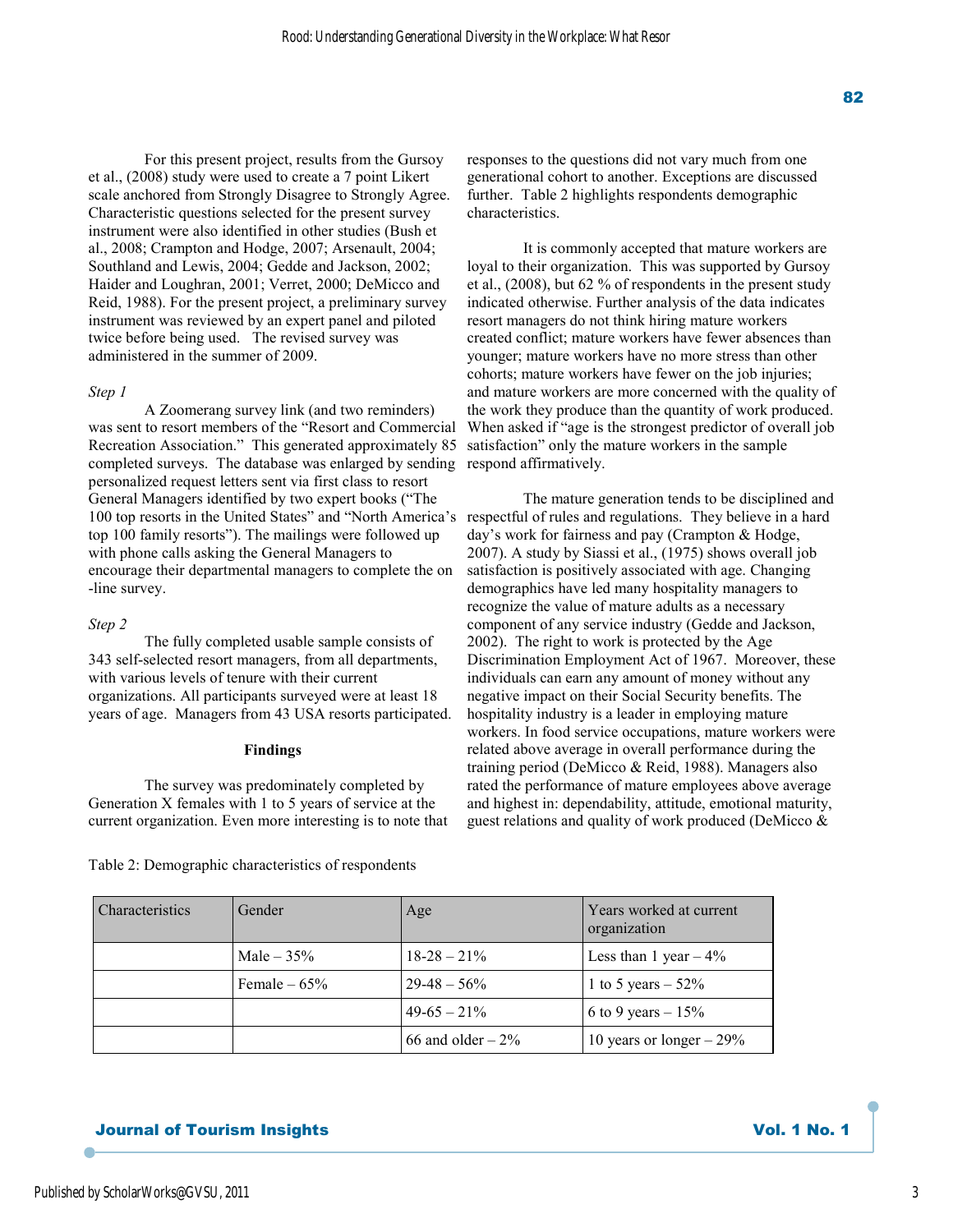| Characteristic<br>"Work is an obligation"                | Supported in<br>literature<br>review | Supported by<br>Gursoy, et al.,<br>(2008) | Supported in<br>the present<br>study |
|----------------------------------------------------------|--------------------------------------|-------------------------------------------|--------------------------------------|
| Work is an obligation                                    | <b>Yes</b>                           | <b>Yes</b>                                | <b>Yes</b>                           |
| Respect authority                                        | Yes                                  | Yes                                       | <b>Yes</b>                           |
| Duty before fun                                          | <b>Yes</b>                           | Yes                                       | <b>Yes</b>                           |
| Adhere to the rules                                      | <b>Yes</b>                           | Yes                                       | Yes                                  |
| Detail oriented and disciplined                          | <b>Yes</b>                           | N <sub>0</sub>                            | Yes                                  |
| Comfortable with chain of command style<br>of leadership | <b>Yes</b>                           | Yes                                       | <b>Yes</b>                           |
| Loyal to their employers                                 | Yes                                  | Yes                                       | No                                   |

Table 3 Findings regarding the Mature Generation cohort

Reid, 1988). Mature workers are more concerned with the quality of work they produce then with extrinsic rewards such as money (DeMicco & Reid, 1988). The current trend of mature adults re-entering the workplace is sure to gain momentum as Baby boomers are now themselves in retirement ages. This aging of America is inevitable. Until at least 2030 the United States will see large growth in the mature population segment (Gedde & Jackson, 2002). The hospitality and tourism industry needs to target this growing segment. The Mature generation represents a supervisor's dream employee (Crampton & Hodge, 2007). As stated by DiCecco (2006), the ideal boss is directive, logical and, most important of all, consistently fair (Table 3).

 Resort managers report that Baby boomers have very good work ethics; they are passionate and concerned about participation and spirit in the workplace; boomers live to work; they respect authority and hierarchy in the workplace; they live large and want to be in charge; they are financially driven, and they are happy to abide by the rules and are resistant to change. There was a clear generational difference in opinion when asked, "Baby boomers are wiling to share their vision as long as they get the recognition" with boomers (alone) disagreeing. Anecdotally it is said that technology is a big issue for Baby boomers. Resort managers overwhelmingly agreed with that statement, regardless of their own generational status (Table 4).

 Baby boomers are currently the largest generation cohort in the workforce. A recent review of the literature by Wong, et al., (2008) suggests employees in this group value on-job security and a stable collegial working environment. Participation and involvement become key components in the creation of an atmosphere of collegiality (Hammill, 2005). Boomers tend to embrace change and have a commitment to work that includes loyalty to the employer. A leadership style that is collegial is recommended (Crampton & Hodge, 2007). They are a more diligent group on the job (Yu and Miller, 2003). This generation prefers being treated as equals and have a show -me attitude.

 While the Gursoy et al., (2008) study did not support the concept of Generation X employees being globally oriented, that characteristic was supported in the present study. On the characteristic of questioning authority the 58% of respondents that are from this cohort were evenly divided on this issue. Other cohorts do think Generation Xers question authority. As this cohort becomes older they are supporting the statement that seniority is important to them. One third of resort managers agree that this cohort lacks people skills. A full 62% of respondents agree with the proposition that Generation Xers tend to complain about everything. 94% of resort managers agree that this cohort wants problems solved immediately. 92% either agree or were neutral to the statement that Gen Xers place importance on work/ personal time balance. 72% of respondents agree this cohort exhibits a strong sense of independence. 93% of

## Journal of Tourism Insight s Vol. 1 No. 1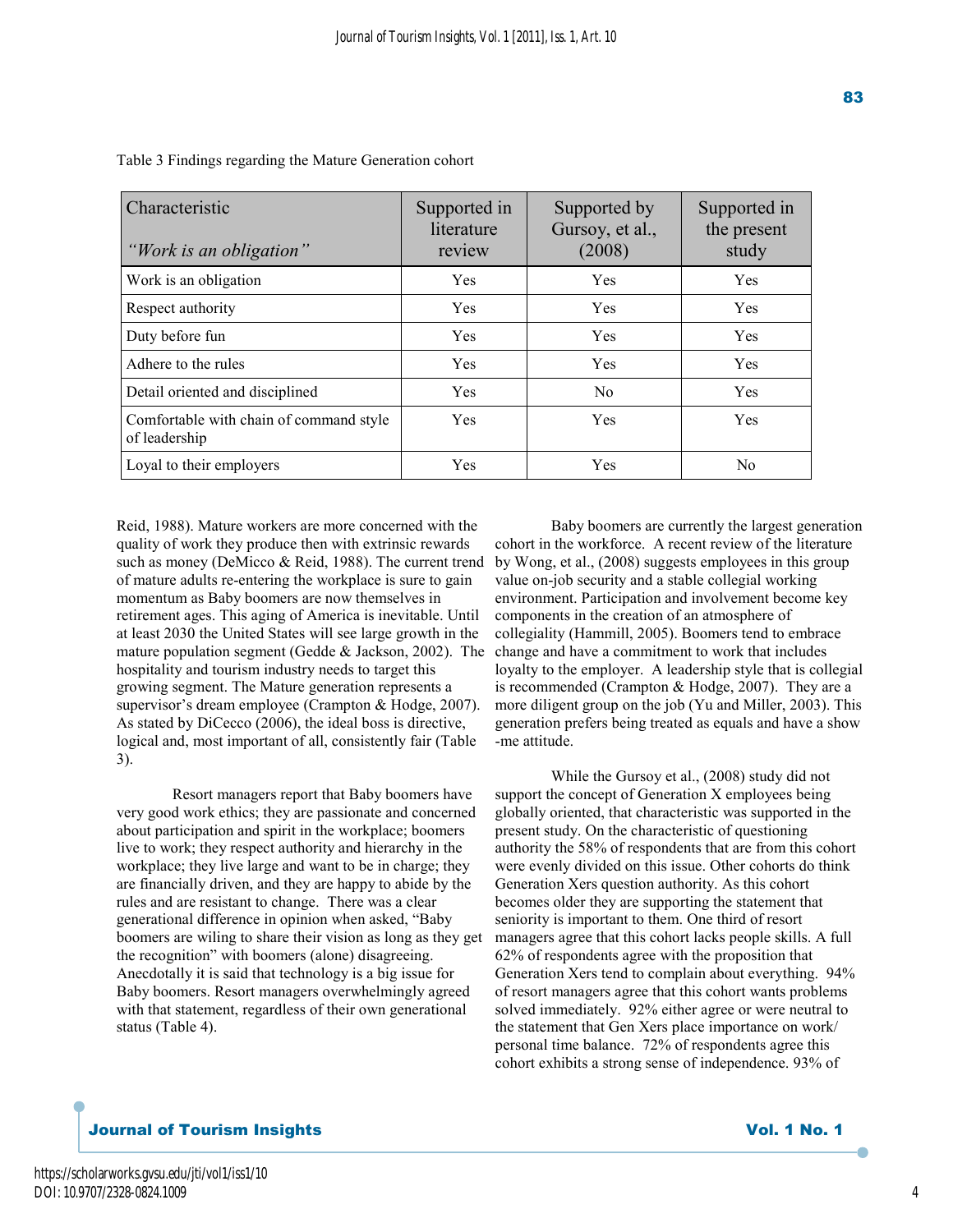| ш<br>$\frac{1}{2}$<br>-<br><b>Contract Contract Contract Contract Contract Contract Contract Contract Contract Contract Contract Contract Co</b><br>i<br>×<br>٠ |  |
|-----------------------------------------------------------------------------------------------------------------------------------------------------------------|--|
|                                                                                                                                                                 |  |

| Characteristic<br>"Work is an exciting adventure" | Supported in<br>literature<br>review | Supported by<br>Gursoy, et al.,<br>(2008) | Supported in<br>the present<br>study |
|---------------------------------------------------|--------------------------------------|-------------------------------------------|--------------------------------------|
| Highly competitive                                | <b>Yes</b>                           | Yes                                       | Yes                                  |
| Workaholics                                       | Yes                                  | Yes                                       | Yes                                  |
| Work efficiently                                  | <b>Yes</b>                           | <b>Yes</b>                                | Yes                                  |
| Crusading causes                                  | Yes                                  | Yes                                       | Yes                                  |
| Look for personal fulfillment                     | Yes                                  | Yes                                       | Yes                                  |
| Desire quality in work and home                   | Yes                                  | Yes                                       | Yes                                  |

Table 4: Findings regarding the Baby Boomer cohort

respondents agree this cohort wants to control their own schedules, and are good multitaskers. Skepticism is evident with 68% strongly agreeing that Gen Xers assume every job is temporary (note their lack of tenure in their current organizations) (Table 5).

inventory at the end of each day, and stressing the importance of training (Lewis, 2005). The values of Generation X may be considered to be teamwork, collaboration, quality of life and developing human relationships (McGuire et al., 2007).

 Somewhat mistrustful of corporations, this generation is less loyal, and tend to embrace change (Crampton & Hodge, 2007). This age group places major importance upon living multidimensional lives (Bush et al., 2008). Suggestions to manage this generation include stressing you want them to have a life, stressing upcoming dramatic organizational changes, encouraging a learning

 Nearly every respondents agree that millennial workers want to be thanked for what they are supposed to be doing (37% strongly agree, 51% agree). Only the millennial cohorts themselves agree that they are less interested in the corporate ladder. Millennials have a tendency to question every rule; they are quick learners, they are better at multitasking than any other generation;

| Characteristic<br>"Work is a difficult challenge,<br>a contract" | Supported in<br>literature<br>review | Supported by<br>Gursoy, et al.,<br>(2008) | Supported in<br>the present<br>study |
|------------------------------------------------------------------|--------------------------------------|-------------------------------------------|--------------------------------------|
| Self reliant                                                     | <b>Yes</b>                           | Yes                                       | <b>Yes</b>                           |
| Want structure and direction                                     | <b>Yes</b>                           | Yes                                       | <b>Yes</b>                           |
| Skeptical                                                        | <b>Yes</b>                           | Yes                                       | <b>Yes</b>                           |
| Technologically savvy                                            | <b>Yes</b>                           | Yes                                       | <b>Yes</b>                           |
| Informal                                                         | <b>Yes</b>                           | Yes                                       | <b>Yes</b>                           |
| Question authority                                               | <b>Yes</b>                           | Yes                                       | Mixed                                |
| Globally oriented                                                | Yes                                  | No                                        | Yes                                  |

Table 5: Findings regarding the Generation X cohort

# **Journal of Tourism Insights Community Service Service Service Service Service Service Service Service Service S**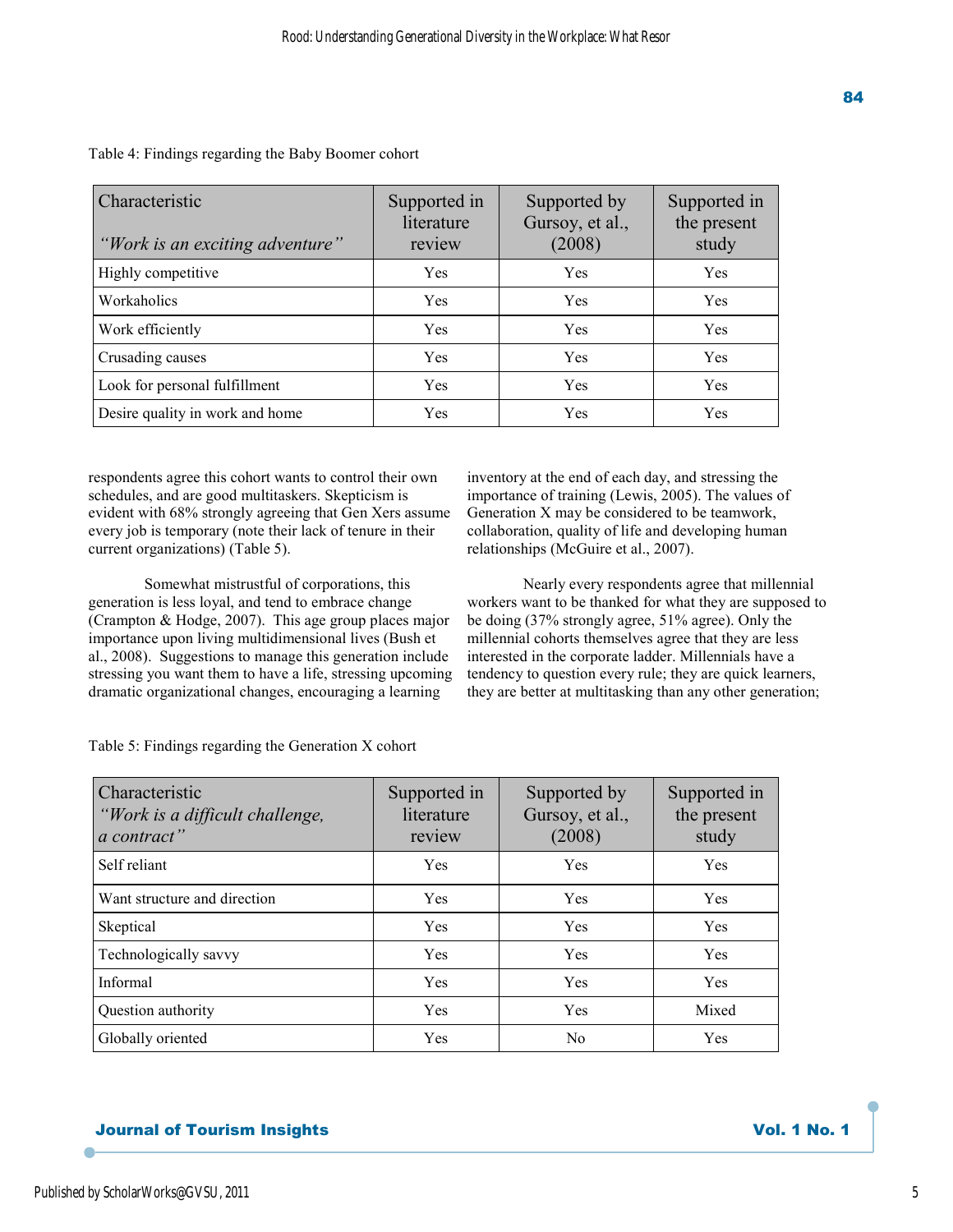mixed responses (by generation) on whether this cohort is very reliable; 55% agree or strongly agree that millennial workers are likely to be here today and gone tomorrow. There is general cohort agreement that millennial workers believe no one respects and appreciates them because they are young. The data shows non generational split votes on "millennial workers have no work ethic." There was wide agreement that many millennial workers lack good interpersonal skills (Table 6).

 Young employees are skeptical of institutional relationships (Tulgan, 2000). They expect to change jobs every couple of years and are far less interested in the corporate ladder (Bush et al., 2008). Consequently, employee retention is the critical challenge for organizations managing younger workers (Yu and Miller, 2005). In the long run, this generation works to live as opposed to living to work (Crampton & Hodge, 2007). In a major study of 1.4 million people in the United States Twenge and Campbell (2009) reported higher levels of narcissism, anxiety and depression for the millennial generation combined with lower needs for social approval.

## **Discussion**

 It is useful to note the commonalities between older (Mature and Baby Boomers) and younger (Generation X and Millennials) workers. Older workers define themselves by their work. Their work ethic is defined by quality, quantity and sacrifice. They accept authority and are loyal to the organization. Younger workers view work as a means to an end. They are defined by who they are outside of work, although they enjoy social interactions in the workplace. They question

Table 6: Findings regarding the Millennial cohort

authority. Their loyalty is to their boss, not to the organization.

 Efforts should be made within resorts to understand younger workers. Millennials in particular have distaste for menial work. They often lack skills for dealing with difficult people. Their lack of experience can be compounded with over confidence. However, Millennials are team players. They are good multitaskers who are goal oriented. They are positive and hopeful, and are good collaborators.

## **Conclusion**

 According to a SHRM study (2004) there are three main areas where the generations differ: work ethic, managing change and the perception of organizational hierarchy. The results of this present study agree with the SHRM findings (Table 7). Managers need to understand where their employees are coming from in order to lead and coach them effectively. Being aware of the influences of one's own generation outlook is the first step (Douville, 2001). A team that allows choices and openly explores ideas, and whose member's value learning will better accommodate the needs and values of members of different generations (Table 8). Effective teams should value different views, encourage active listening, decrease ambiguity among jobs, support sharing of expertise, share recognition and appreciation, value hard work and build fun and humor into the workplace. Baby boomers may need to hear messages like "let's think about this outside the box" or "let's hear what has worked in the past." Generation Xers respond to messages like "we value collaborating and commitment to the task." Generation Xers also prefer employment-based rewards (such as

| Characteristic<br>"Work is a means to an end,<br>fulfillment" | Supported in<br>literature<br>review | Supported by<br>Gursoy, et al.,<br>(2008) | Supported in<br>the present<br>study |
|---------------------------------------------------------------|--------------------------------------|-------------------------------------------|--------------------------------------|
| What's next?                                                  | <b>Yes</b>                           | Yes                                       | Yes                                  |
| Multitasking                                                  | Yes                                  | yes                                       | Yes                                  |
| Tenacity                                                      | Yes                                  | Yes                                       | Yes                                  |
| Hard working                                                  | Yes                                  | Yes                                       | <b>Yes</b>                           |
| Optimistic                                                    | Yes                                  | Yes                                       | Yes                                  |
| Confident                                                     | Yes                                  | Yes                                       | Yes                                  |

## **Journal of Tourism Insights State State State State State State State State State State State State State State State State State State State State State State State State State State State State State State State State S**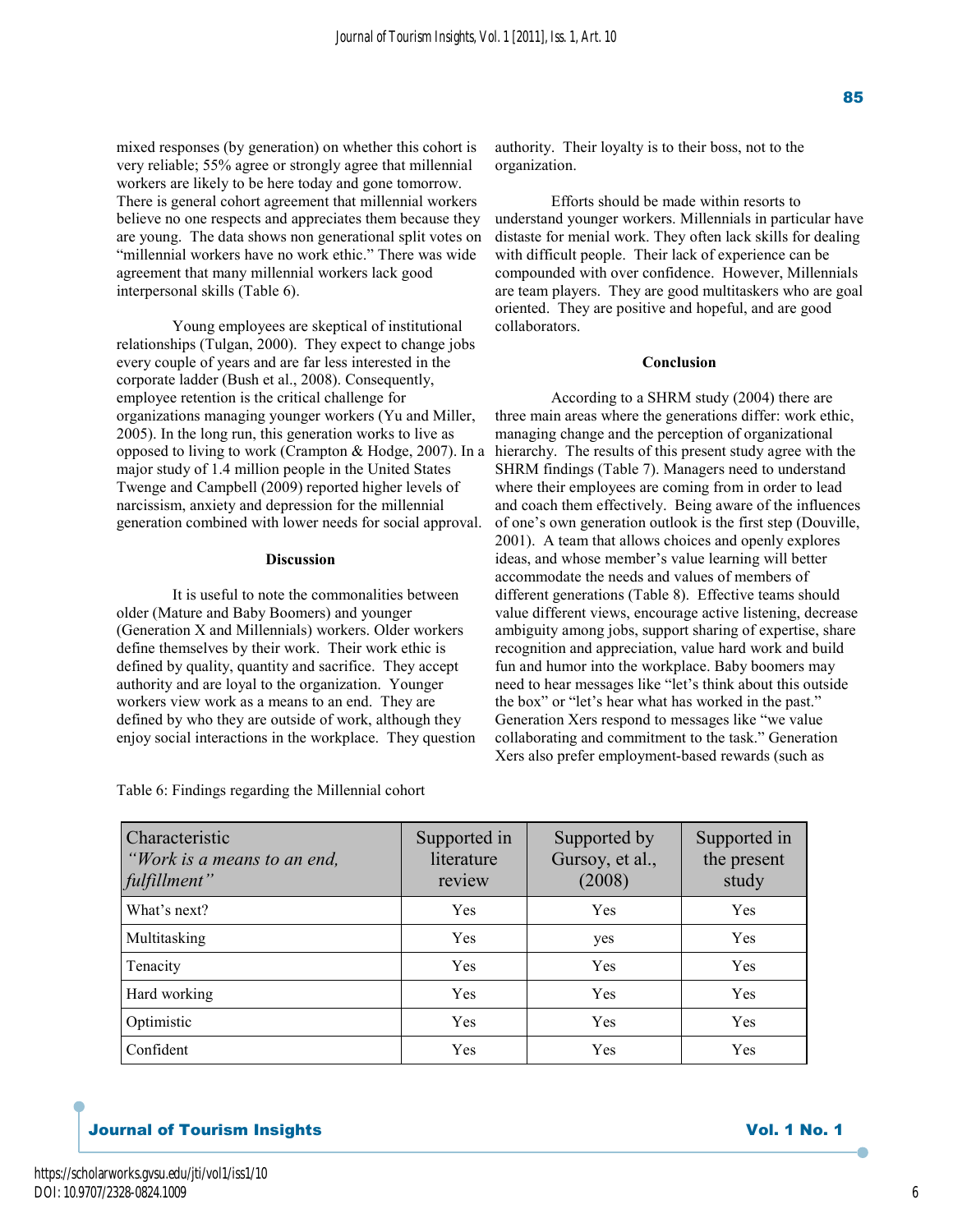| Results are in percentages $(n=343)$                                                         | Strongly<br>Disagree | 2                        | 3              | $\overline{4}$ | 5  | 6  | Strongly<br>Agree<br>7 |
|----------------------------------------------------------------------------------------------|----------------------|--------------------------|----------------|----------------|----|----|------------------------|
| We encourage our workers to take risks                                                       | $\overline{2}$       | 10                       | 12             | 18             | 31 | 20 | 6                      |
| We embrace a culture that promotes inclusion<br>of older workers                             | 2                    | 4                        | 6              | 14             | 16 | 37 | 20                     |
| Our organization uses e-mail as a primary com-<br>munication tool                            | $\boldsymbol{0}$     | $\overline{2}$           | $\overline{4}$ | 10             | 31 | 22 | 31                     |
| Our organization models behavior. We practice<br>what we preach                              | $\overline{2}$       | 6                        | 8              | 18             | 24 | 29 | 12                     |
| We identify positions within the organization<br>that could utilize older workers            | $\overline{2}$       | 12                       | 16             | 18             | 16 | 27 | 8                      |
| Our organization practices worker collabora-<br>tion                                         | $\overline{2}$       | 6                        | 10             | 18             | 18 | 33 | 12                     |
| Our managers know the names of all our em-<br>ployees                                        | $\mathbf{1}$         | $\overline{3}$           | 8              | 15             | 21 | 29 | 24                     |
| We allow employees to have flexible work<br>schedule arrangements                            | $\mathbf{0}$         | 6                        | 10             | 22             | 20 | 35 | 6                      |
| Our organization utilizes humor in the work-<br>place                                        | $\theta$             | 1                        | 9              | $\overline{4}$ | 33 | 39 | 14                     |
| Our organization uses an informal style that<br>emphasizes the positive                      | $\theta$             | $\overline{\mathcal{E}}$ | 20             | 22             | 20 | 32 | 3                      |
| We provide our young workers with older men-<br>tors                                         | 10                   | 20                       | 14             | 15             | 26 | 14 | $\Omega$               |
| Our organization has social events for our em-<br>ployees such as picnics or a dinner outing | 8                    | 16                       | 6              | 10             | 22 | 18 | 19                     |

Table 7: Survey questions regarding respondent's current organization

workplace opportunities) to traditional performance-based rewards, (such as money). Examples include time off, flexible work schedules and specialized training. Millennials seek instant gratification instead of long-term investments of time and effort. Baby boomers and matures want money and promotion over workplace opportunities.

 Finally, some advice to practitioners regarding working with younger employees. Millennials thrive when given real responsibility. It gives them a sense of ownership, while making them feel connected and valued by the organization. Millennials have grown up with an abundance of role models from parents who worked full time and still attended every soccer match and dance recital to the latest batch of reality stars. Acknowledge

accomplishment. Millennials have been encouraged by parents, teachers and coaches from an early age. They grew up on a reward-based system and are used to being recognized for hard work and achievement. Millennials love working in teams. They prefer groups to individual endeavors. Millennials have grown up with loving attentive parents who value their opinions and give them a voice. As a result, they have been encouraged to think differently and bring confidence and a fresh perspective to the workplace. Managers can help by listening more carefully to the values and convictions that motivate their complaints. To millennials, work is only one part of a well -rounded life. Millennials believe that life is too short to take too much too seriously.

## **Journal of Tourism Insights Community Service Service Service Service Service Service Service Service Service S**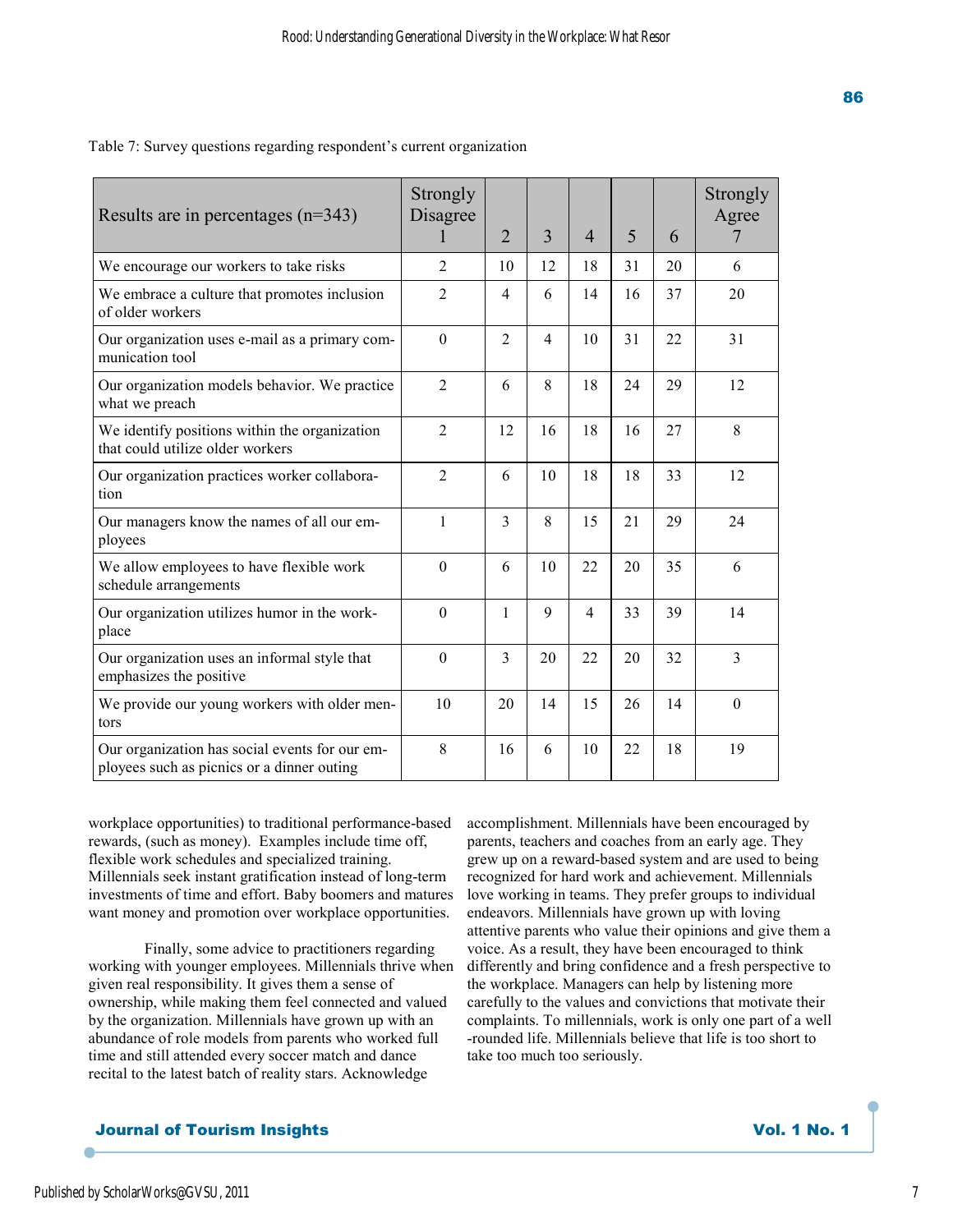Table 7: Generational workplace values

| Values               | Older workers            | Younger workers           |
|----------------------|--------------------------|---------------------------|
| Career               | Company's responsibility | Employee's responsibility |
| Promotion            | Tenure                   | Merit                     |
| Retention            | Security                 | Growth                    |
| Management Style     | Paternalistic            | Peer                      |
| Organizational Chart | Admire                   | Ignore                    |
| Changing Jobs        | Fear                     | Advancement               |

#### **References**

- Amar, A. (2004). Motivating knowledge workers to innovate: a model integrating motivation dynamics and antecedents. *European Journal of Innovation Management*, (7)2: 89-101.
- Arsenault, P. (2004). Validating generational differences: A legitimate diversity and leadership issue. *The Leadership & Organization Development Journal*, (25)2: 121-141.
- Barron, P., Maxwell, G., Broadbridge, A., & Ogden, S. (2007). Careers in Hospitality Management: Generation Y's Experiences and Perceptions. *Journal of Hospitality and Tourism Management*, (14)2: 119-128.
- Beaver, G. & Hutchings, K. (2005). Training and developing an age diverse workforce in SMEs: the need for a strategic approach. *Education and Training,* (48)8/9: 592-604.
- Bogdanowicz, M. & Bailey, E. (2002). The value of knowledge and the values of the new knowledge worker: generation X in the new economy. *Journal of European Industrial Training*, (26) 2/3/4: 125-129.
- Bova, B. & Kroth, M. (1999). Closing the gap: the mentoring of generation X. *Journal of Adult Education*, (27)1: 7-17.
- Bush, P., Venkitachalam, K., & Richards, D. (2008). Generational Differences in Soft Knowledge Situations: Status, Need for Recognition,

## Workplace Commitment and Idealism. *Knowledge and Process Management*  $(15)1: 45-58.$

- Chen, P. & Choi, Y. (2008). Generational differences in work values: a study of hospitality management. *International Journal of Contemporary Hospitality Management*, (20)6: 595-615.
- Cennamo, L. & Gardner, D. (2008). Generational differences in work values, outcomes and person organization values fit. *Journal of Managerial Psychology* (23)8: 891-906.
- Collins, M., Hair, J., & Rocco, T. (2009). The Older- Worker-Younger-Supervisor Dyad: A test of the reverse Pygmalion effect. *Human Resource Development Quarterly*, (20)1: 21-41.
- Costa, P.T., & McCrae, R.R. (1999). Personalities across cultures: Studies focused on age factors*. Aging Today*, (20)5: 1-16.
- Crampton, S.M., & Hodge, J.W. (2007). Generations n the Workplace: Understanding Age Diversity. *The Business Review*, (9)1: 16-22.
- Crawford, A. & Hubbard, S. (2008). The impact of work related goals on hospitality industry employee variables. *Tourism and Hospitality Research*, (8)2: 116-124.
- DeMicco, F.J. & Reid, R.D. (1988). Older workers: A hiring resource for the hospitality industry. *The Cornell H.R.A. Quarterly,* 55-61.

## **Journal of Tourism Insights Contract Service Service Service Service Service Service Service Service Service Service Service Service Service Service Service Service Service Service Service Service Service Service Service**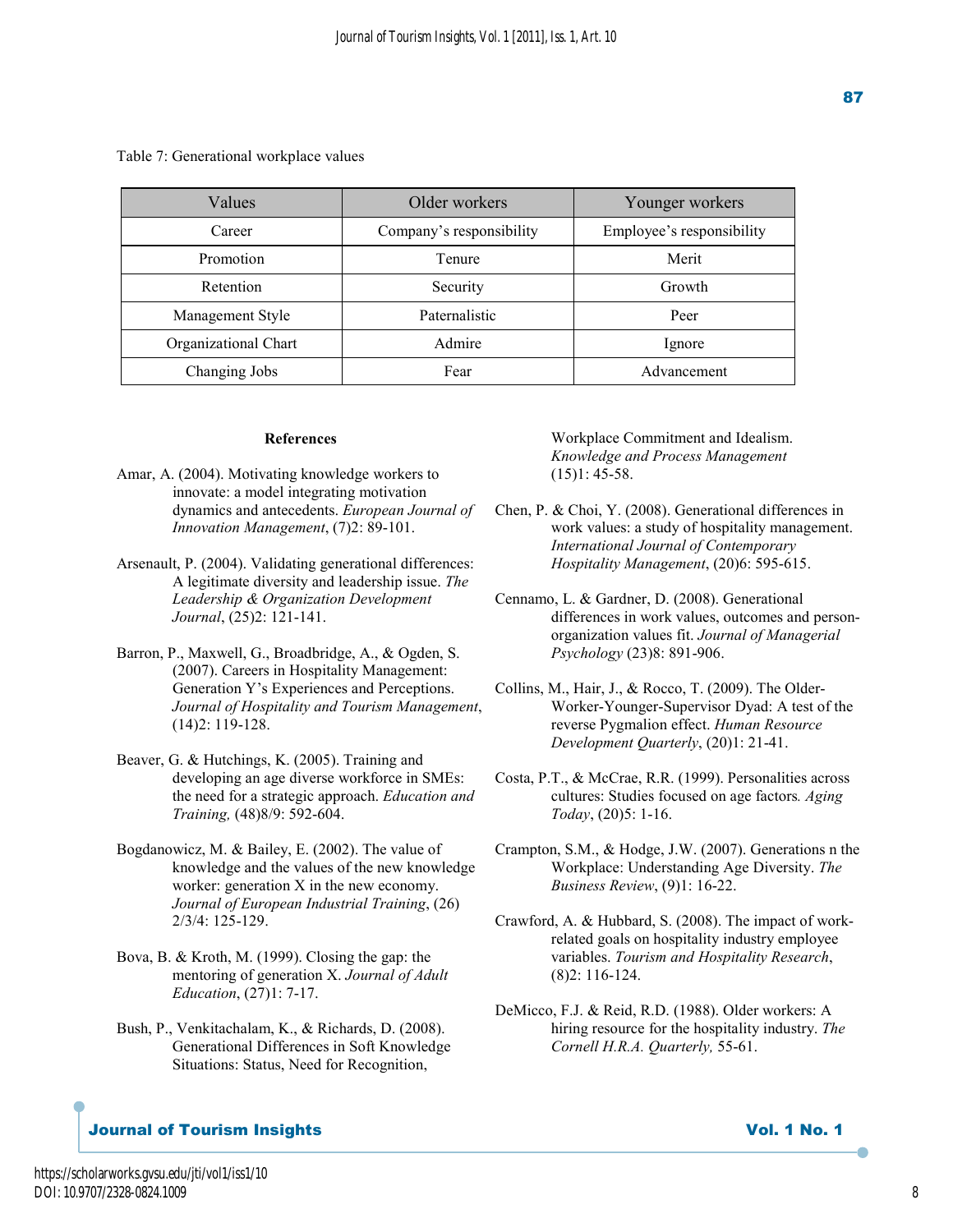- DiCecco, V. (2006). Hey, what's the matter with kids today? Managing today's cross-generational workforce. Retrieved February 28, 2010 from http://www.sgia.org/feature\_articles/ kids today dicecco.htm
- Douville, B. (2001). Generational Differences in the Workplace: Understanding Collective Peer Personalities. EAPA Exchange, Sept/Oct 2001.
- Enz, C.A. (2001). What keeps you up at night? Key issues of concern for lodging managers. *Cornell Hotel and Restaurant Administration Quarterly*, 45(4) 315-332.
- Garavan, T., Morley, M., Gunnigle, P., McGuire, D. (2002). Human resource development and workplace learning: emerging theoretical perspectives and organizational practices. *Journal of European Industrial Training*,  $(26)2/3/4:60-71$ .
- Gedde, M. & Jackson, F. (2002). Age Diversity in Hospitality – Making a Case for the Mature Employee. *Journal of Human Resources in Hospitality & Tourism*, (1)2: 71-83.
- Glass, A. (2007). Understanding generational differences for competitive success. *Industrial and Commercial Training*, (39)2: 98-103.
- Gursoy, D. Maier, A. & Chi, C. (2008). Generational Differences: An examination of work values and generational gaps in the hospitality workforce. *I nternational Journal of Hospitality Management,*  (27)2008: 448-458.
- Haider, S.J. & Loughran, D. (2001). Elderly Labor Supply: Work or Play: Boston College CRR Working Paper No. 2001-04. Retrieved February 28, 2010 from http://ssrn.com/abstract=285981 or doi:10.2139/ssrn.285981.
- Hammill, G. (2005). Mixing and managing four generations of employees. *FDU Magazine Online*, Winter/Spring: Retrieved February 28, 2010 from www.the-aps.org/.../Quinones web%20%5BCompatibility%20Mode%5D.pdf
- Hill, P. (2002). Managing across generations in the  $21<sup>st</sup>$  century: Importance lessons from the ivory trenches. *Journal of Management Inquiry*,  $(11)1: 60-66.$
- Jorgensen, B. (2003). Baby boomers, generation X and generation Y: Policy implications for defence forces in the modern area. *Foresight* (5)4: 41-49.
- Judge, T.A., and Ferris, G.R. (1993). Social context of performance evaluation decisions. *Academy of Management Journal*, 36: 80-105.
- Jurkiewicz, C. L., & Brown, R. G. (1998). GenXers vs. boomers vs. matures: Generational comparisons of public employee motivation. *Review of Public Personnel Administration,* 18(4): 18-37.
- Kim, B. (2006). Managing Workforce Diversity: Developing a Learning Organization. *Journal of Human Resources in Hospitality & Tourism*, (5)2: 69-90.
- Kupperschmidt, B. (2000). Multigeneration Employees: Strategies for Effective Management*. Health Care Manager*, (19)1: 65-76.
- Lancaster, L., & Stillman, D. (2002*)*. *When Generations Collide*. Harper-Collins. New York, NY.
- Lewis, R.A. (2005). Organizational behavior meets Generation  $X$  and  $Y - a$  practical approach. Retrieved February 28, 2010 from www.healthpronet.org /…/Organizational\_ Behavior\_Meets\_Generation\_X\_and\_Y.ppt -
- Macky, K., Gardner., & Forsyth, S. (2008). Generational differences at work: introduction and overview. *Journal of Managerial Psychology*, (23)8: 857-861.
- Mannheim, K. (1972). The problems of generations. In P. Kecskemeti (Ed.), *Essays on the sociology of knowledge* (pp. 276-320). London: Routledge and Kegan Paul.
- Martin, C. (2005). From high maintenance to high productivity: what managers need to know about generation Y. *Industrial and Commercial Training*, (37)1: 39-44.
- McGuire, D., By, R., & Hutchings, K. (2007). Towards a model of human resource solutions for achieving intergenerational interaction in organisations. *Journal of European Industrial Training*, (31)8: 592-608.

## **Journal of Tourism Insights Community State Service State State State State State State State State State State State State State State State State State State State State State State State State State State State State S**